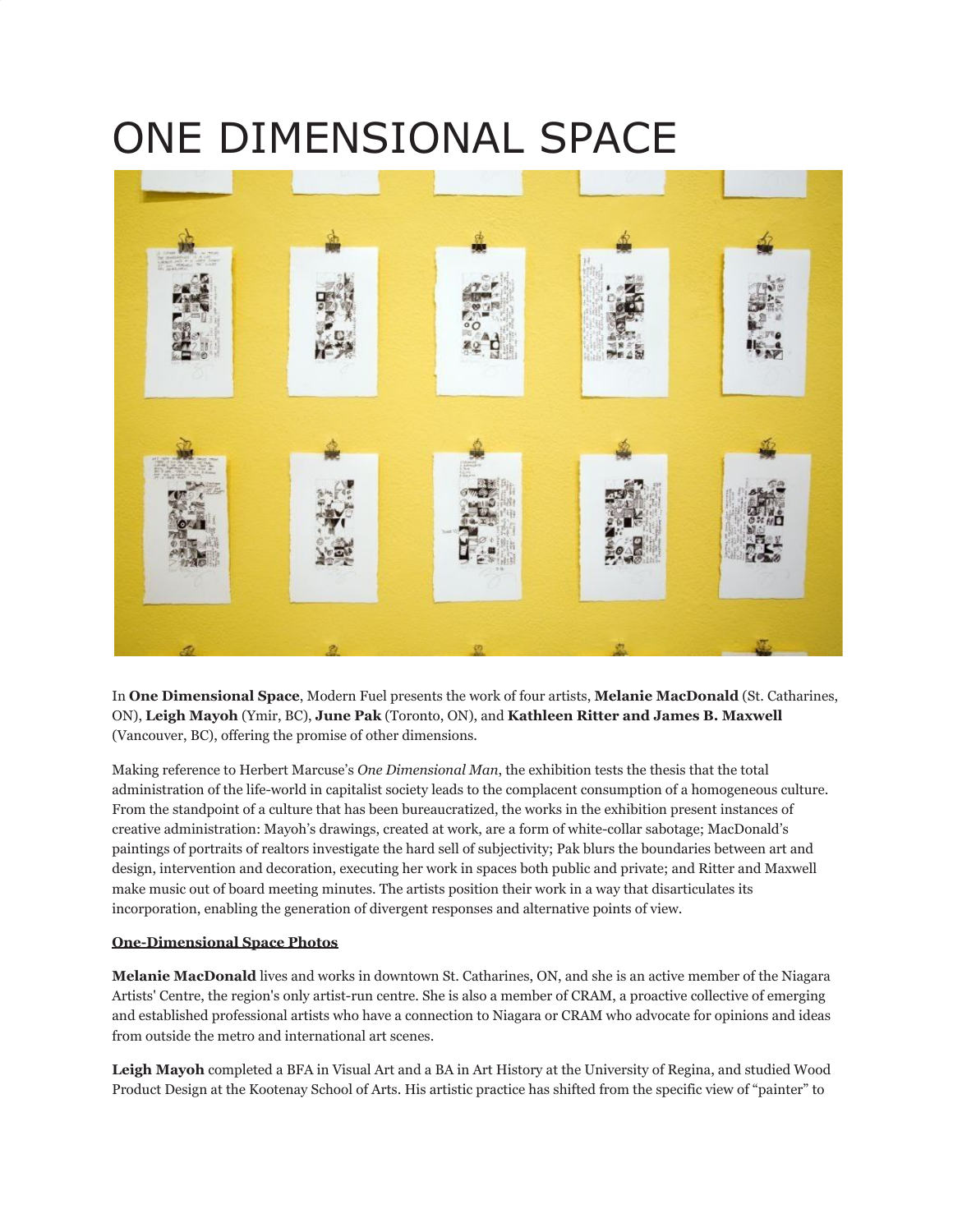the greater position of "artist." His future projects include site specific work, and installations. He currently lives in Ymir, BC with his wife and four children.

**June Pak** is a visual artist who works closely with time-based and digital media. While her work utilizes the technological means, her subject matter deals with the human-ness in the multiple/fragmented existence of the Self. She teaches Time-Based Media and Interdisciplinary Studio courses at the University of Western Ontario in London and Ontario College of Art & Design in Toronto.

**Kathleen Ritter** is an artist and writer. Her artistic practice draws on the traditions of conceptual art, photography, and site-specific performance. Characterized by its furtive qualities, her work critically addresses the conditions of exhibiting and the institutional structures that surround and mediate the reception of art. **James B. Maxwell** is a composer of concert music, music for contemporary dance, and music for theatre and film. His work has been presented in Canada, the UK, and Europe.

*Images: Melanie MacDonald, from The Realtors, acrylic, 2006.*

## ESSAY by Michael Davidge

## **One Dimensional \_\_\_\_\_\_\_\_\_\_\_\_\_\_\_.**

Day after day, Leigh Mayoh worked in an office designing office furniture for other offices. The sheer monotony of his job was such that even clock-watching could become an art form. On a sheet of paper Mayoh would tick away the space in a grid of his own design corresponding with the remaining time in his workday. The grid significantly grew, until each of the square centimeters in it, representing 15 minutes of his shift, became a blank canvas on which to draw. For Mayoh, clock-watching became a means of stealing time back from his employer and reclaiming centimeter by centimeter the self-expression his job denied him. Every fifteen minutes, he completed a tiny drawing in each square centimeter of the grid until it was filled, his workday over. During the course of a year, Mayoh charted the course of his thoughts and feelings while at work, producing *The Grid* (2007), a series of 260 sheets of drawings representing every workday completed, surreptitiously transforming a typically square office workspace into an artist's studio. In so doing, Mayoh secretly tapped into another dimension, giving depth to an otherwise flat environment.

Leigh Mayoh is one of four artists offering the potential of other dimensions in Modern Fuel's *One Dimensional Space*. With reference to the philosopher Herbert Marcuse's book, *One-Dimensional Man* (1964), this exhibition of works by Mayoh, Melanie MacDonald, June Pak, and Kathleen Ritter tests the thesis that the total administration of the life-world in late industrial society has led to the complacent consumption of a homogeneous culture. May 2008 marks the fortieth anniversary of the General Strike in Paris, where students and workers manifested in the streets, schools and factories, joining the unorchestrated but global protest of international radicals, militants and dirty hippies. They all participated in what Marcuse, one of the key thinkers of the era, termed the "Great Refusal." Largely dismissed as youthful rebellion, the Great Refusal questioned the existing order of advanced industrial society and its forms of administration through the search for and establishment of alternative practices that countered the status quo. An image of the time's efflorescence can be found in an early black and white photograph showing the simultaneously brave and naïve act of an American flower child (who grew up to be the flower man known as Hibiscus) sliding the stem of a carnation into the gun barrel of an MP. In the political preface to his book *Eros and Civilization* (1966), Marcuse notes that, against the deadly efficiency of the military industrial complex, the protest encapsulated in the slogan "Make Love Not War" appears childlike and ridiculous. Such protest appears ridiculous, according to Marcuse, because the organization of late industrial society is such that its technological advances and increased standards of living have made opposition to it appear irrational. This society, which successfully expels opposition against it or reduces it to the terms of its own arrangement, Marcuse paints with the epithet "one-dimensional." Given the perceived failure of the Great Refusal, one would imagine that the scenario depicted in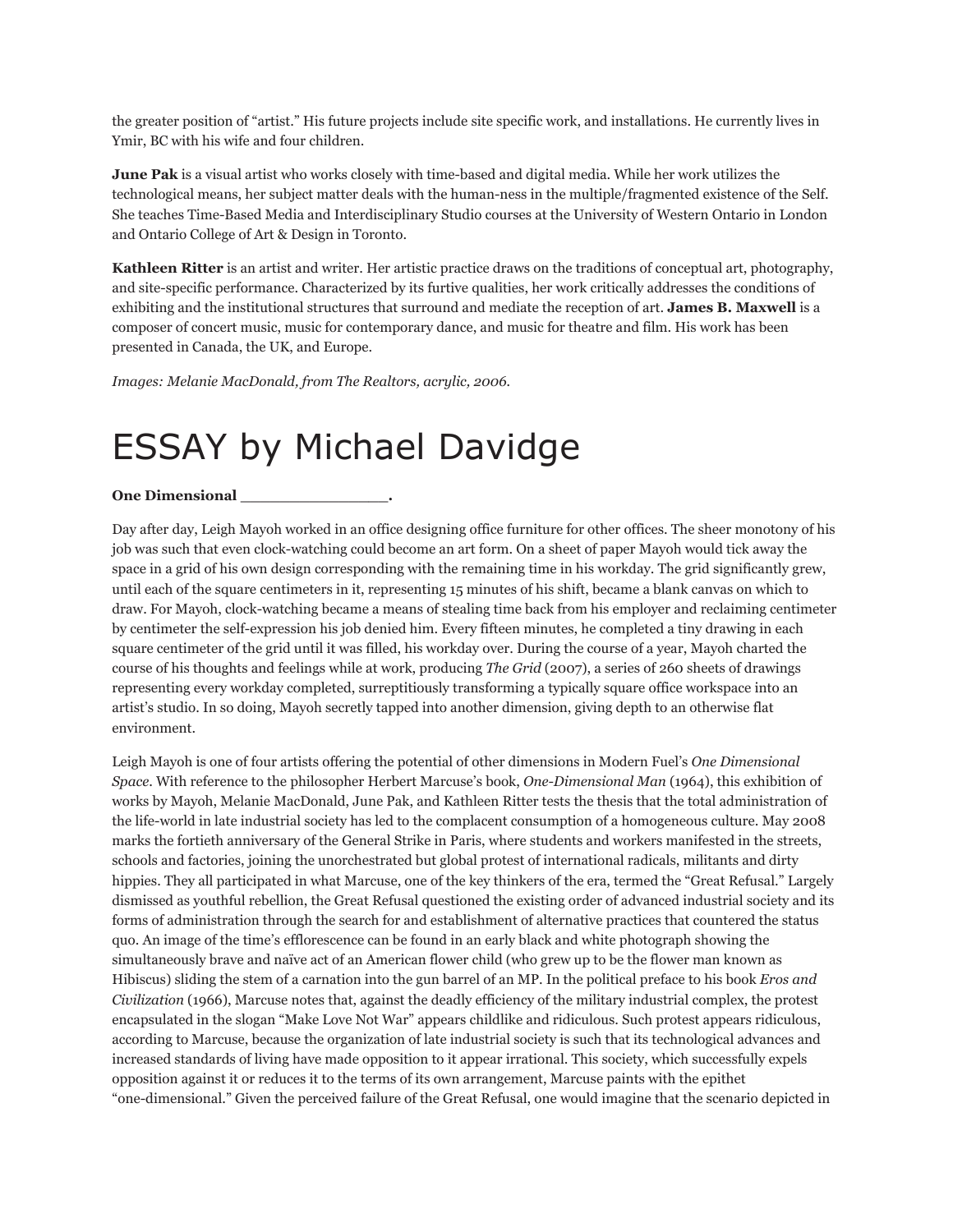Marcuse's book would be even further entrenched today. But from the standpoint of a culture that has become more and more bureaucratized, the works in *One Dimensional Space* present instances of creative administration: Mayoh's drawings are a form of white-collar sabotage; MacDonald's portraits of realtors investigate the hard sell of subjectivity; Pak blurs the boundaries between art and design, intervention and decoration, executing her work in spaces both public and private; and Ritter and Maxwell make music out of board meeting minutes. The artists position their work in a way that disarticulates its incorporation, enabling the generation of divergent responses and alternative points of view.

For the most part, Melanie MacDonald takes domestic space as the subject matter of her work. Her paintings teem with objects that are found, if not on a shelf in someone's living room or in a kitchen sink filled with grease and soap suds, then in a flea market as they await a new owner. By painting still-lifes of mass-produced tchotchkas, MacDonald returns the hand of the artist to their mass-produced surfaces, connecting them with the lives lived by ordinary homemakers and not multi-corporations like Martha Stewart. With *The Realtors* (2006), a series of twenty uncommissioned portraits seemingly lifted from the ads and business cards of real estate brokers and sales representatives in the St. Catharines area, MacDonald maintains her focus on the home but shifts her attention to what she calls "the purveyors of the bourgeois." By carefully reproducing the portraiture that personalizes their service, MacDonald opens up a gap not only between the original photographs and her paintings, but also between the realtors and the very way they present themselves, best face forward.

Instead of opening a gap, June Pak blurs the boundaries between art and decoration, self and other, and public and private space, thereby increasing a miasmic grey zone that could potentially mutate the poles. Pak's *Paint Job* (2004 ongoing), a performance and social intervention that has been documented in a series of photos, texts and videos, takes as its starting point a colour swatch called "Algonquin Autumn," found ready-made at a home-decorating centre. A Korean Canadian, Pak uses the Algonquin Autumn palette, with its reference to the Canadian landscape and its cultural representation (most famously in the paintings of the Group of Seven), to raise questions of assimilation, identification and consumption. After consultation with selected homeowners and proprietors, Pak paints the colour they select from the swatch in a square monochrome on the walls of their abode, its placement existing somewhere between the isolating autonomy of the International style of high Modern abstraction and its circumstantial employment as a lovely addition to any modern dwelling. Executing Paint Job, Pak confuses the roles of artist, missionary, and service provider, leaving the use of the terms open for redefinition.

To improve her efficiency at chairing meetings and keeping the order, Kathleen Ritter read *Robert's Rules of Order* from cover to cover during her tenure as Chair of the Board of Directors at the Forest City Gallery in London, Ontario. It may be a useful tool, but she also found it to be the most boring book she had ever read; as her mind drifted off while reading the endless versions of meeting minutes and amendments of amendments, she claims she discovered a "perverse musicality" in the rhythm of the order of business. Ritter's project for Modern Fuel, *Call to Order* (2008), has realized this daydream: working with the musician-composer James Maxwell, Ritter has produced a score based on the minutes of Modern Fuel's board meetings from May 2006 to June 2007. Robert's rules of order have been mapped onto Walter Piston's rules of harmony: when the minutes keep to the rules of order there is harmony in the music, when there are deviations the minor mode takes over and the music becomes more atonal. Inspired by the theory of minor practices developed by Deleuze and Guattari (more heroes of May '68) and Demian Petryshyn's application of the theory to the practice of artist-run centres, Ritter's project demonstrates that the creativity, critical thought, and humor put into a work of art can also be applied to the administration of an organization.

Marcuse warned of one-dimensional society's capacity for the containment or neutralization of oppositional thought: it supports pluralism just as long as it adheres to the bottom line. If the good life is good enough it militates against qualitative change, labeling as dreamers those that demand the impossible. The Great Refusal, however, repudiated the thought of Utopia with the thought of a permanent challenge, demanding not a non-space but a spacing that cleared a space for negative thought and not the negation of thought. In a positivistic, materialistic world, it's what gives pause to Jim Morrison's expression, "We want the world and we want it … now!" Change can only take root through the cultivation of a space within society, and not dropped out, without. The artist-run centre movement of which Modern Fuel continues to be a part was fomented by the counter-institutional thinking of the '60s and '70s.